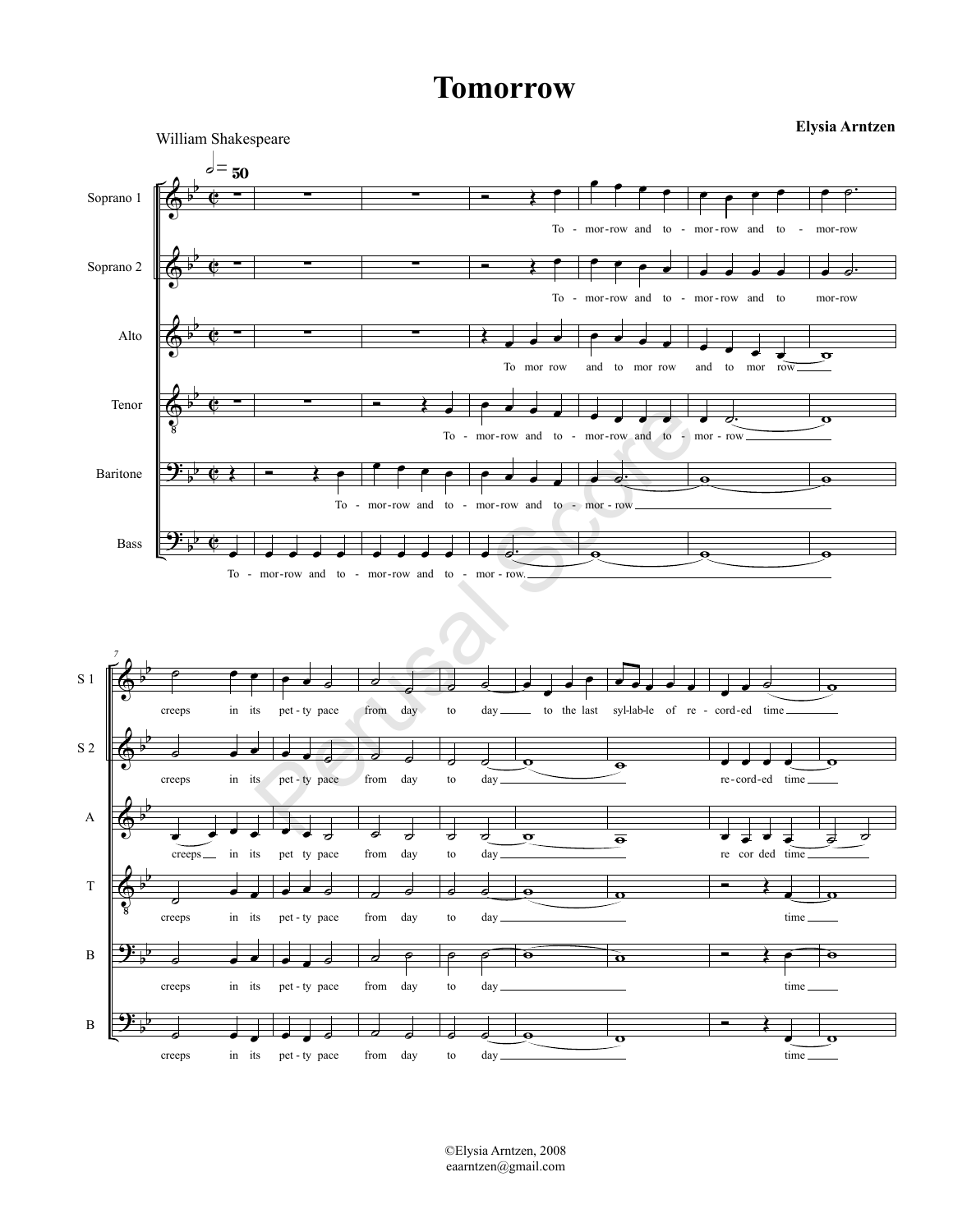## Tomorrow

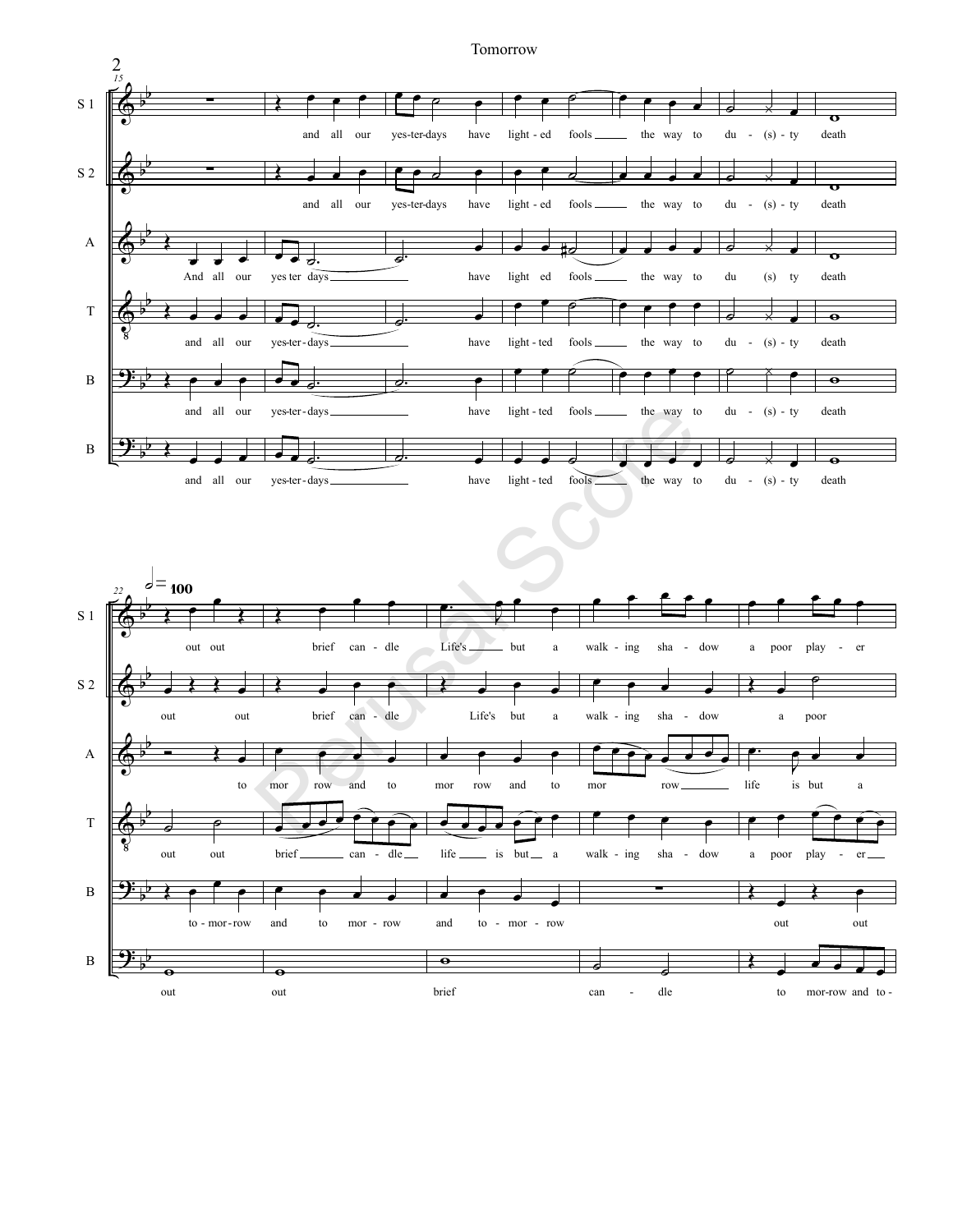Tomorrow